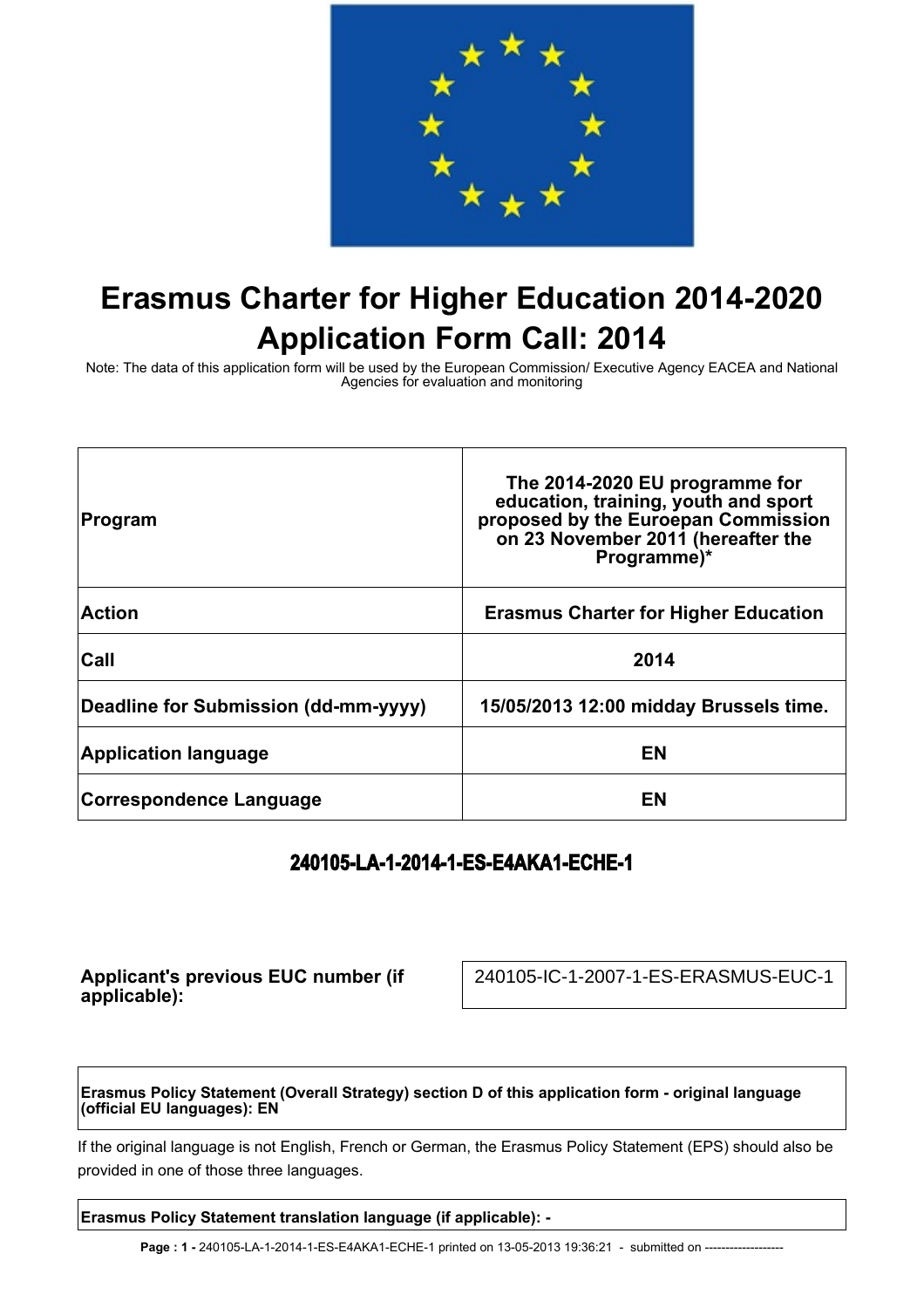#### **Acknowledgement of receipt**

After submission, applicants are invited to consult the website of the Education, Audiovisual & Culture Executive Agency - EACEA to check successful receipt of their Erasmus Charter for Higher Education (ECHE) application. If by the second week after the deadline, the application has not been listed on the website, the applicant should contact the EACEA (e-mail: EACEA-ECHE@ec.europa.eu).

\* COM(2011) 788 (http://eur-lex.europa.eu/LexUriServ/LexUriServ.do?uri=COM:2011:0788:FIN:EN:PDF)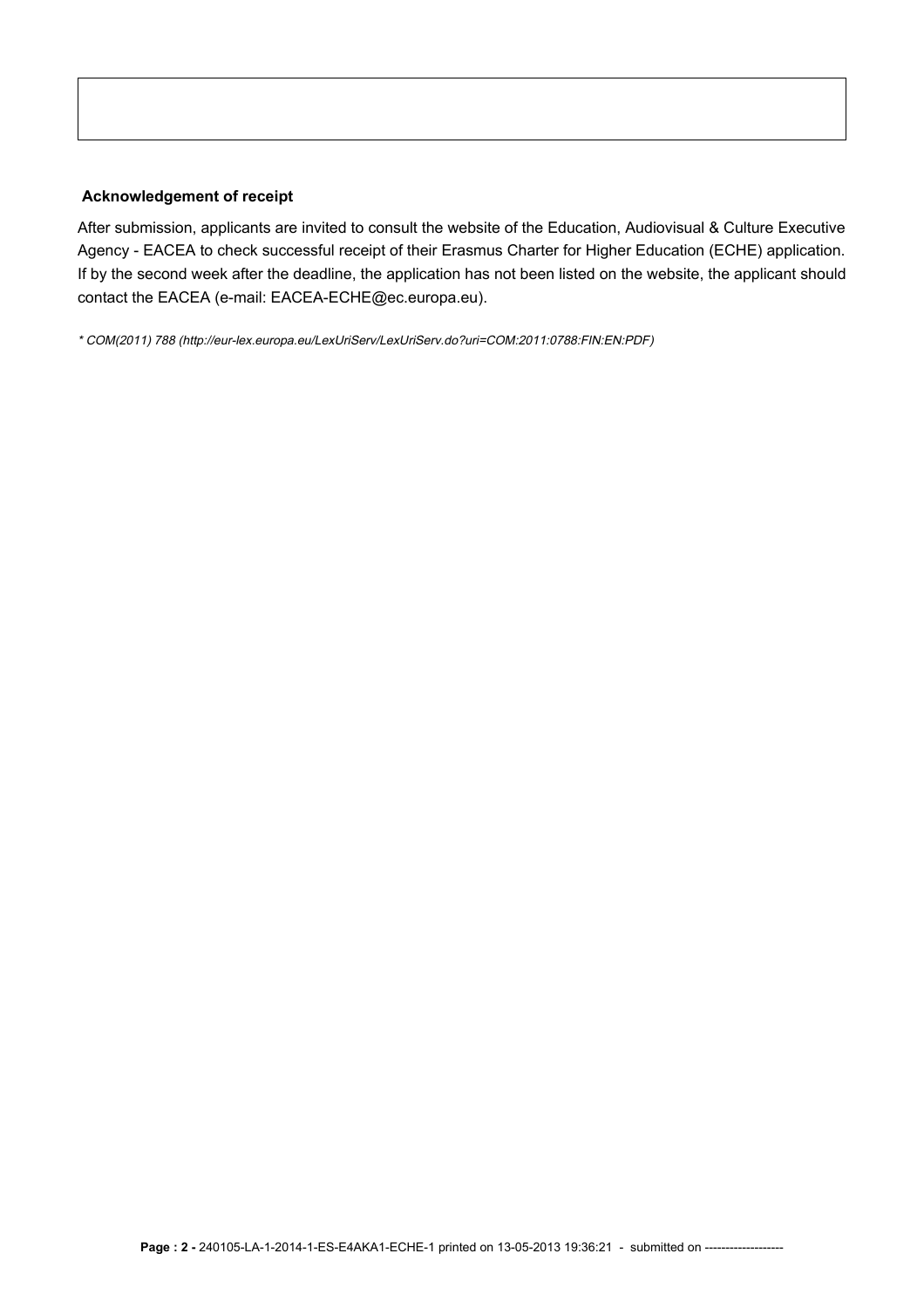

## **A.1. Applicant Organisation**

| PIC, if available. Cf. Application manual              | $\Omega$                                                                      |
|--------------------------------------------------------|-------------------------------------------------------------------------------|
| Full legal name (official name in latin<br>characters) | <b>I.E.S. ATAULFO ARGENTA</b>                                                 |
| Full legal name (English name)                         | INSTITUTION OF SECONDARY EDUCATION / COLLEGE I.E.S.<br><b>ATAULFO ARGENTA</b> |
| Acronym                                                |                                                                               |
| Erasmus code (e.g. F PARIS33) - if<br>available        | E SANTAND12                                                                   |
| Address (N°, street, avenue, etc.)                     | C/ MENÉNDEZ PELAYO 4                                                          |
| Country                                                | España                                                                        |
| Region                                                 | <b>CANTABRIA</b>                                                              |
| Post code                                              | 39700                                                                         |
| City                                                   | CASTRO-URDIALES                                                               |
| Website                                                | http://portaleducativo.educantabria.es/web/ies-ataulfo-argenta                |

## **A.2. Legal Representative**

| Title                                      | Teacher                             |
|--------------------------------------------|-------------------------------------|
| Gender                                     | Male                                |
| <b>First Name</b>                          | <b>ANGEL</b>                        |
| <b>Family Name</b>                         | <b>GIL REDONDO</b>                  |
| <b>Position</b>                            | <b>Director</b>                     |
| E-mail                                     | IES.ATAULFO.ARGENTA@EDUCANTABRIA.ES |
| Telephone (including country / area codes) | + 00/34/942860637                   |
| Address (n°, street, avenue, etc)          | C/ MENÉNDEZ PELAYO 4                |
| Country                                    | ES, España                          |
| Post code                                  | 39700                               |
| City                                       | CASTRO-URDIALES                     |

### **A.3. Coordinator**

| Title             | Teacher        |
|-------------------|----------------|
| Gender            | Male           |
| <b>First Name</b> | <b>IGNACIO</b> |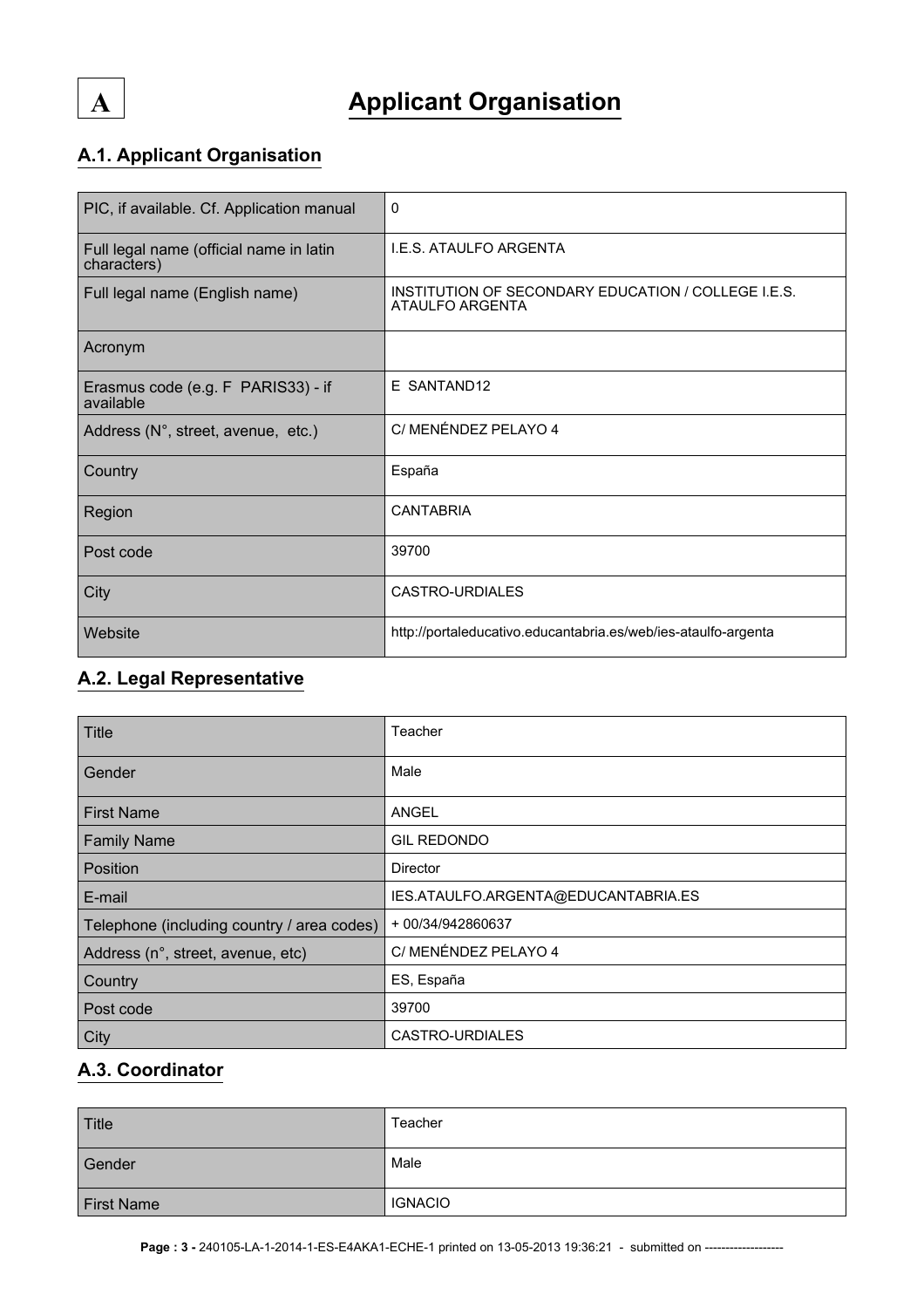| <b>Family Name</b>                         | FONTECHA HERNÁNDEZ                  |
|--------------------------------------------|-------------------------------------|
| Department                                 | <b>COMPUTER STUDIES DEPARTMENT</b>  |
| Position                                   | <b>Vocational Training Tutor</b>    |
| E-mail                                     | ATAULFOARGENTA.INFORMATICA@YAHOO.ES |
| Telephone (including country / area codes) | + 00/34/942860637                   |
| Address (n°, street, avenue, etc)          | C/ MENÉNDEZ PELAYO 4                |
| Country                                    | ES, España                          |
| Post code                                  | 39700                               |
| City                                       | CASTRO-URDIALES                     |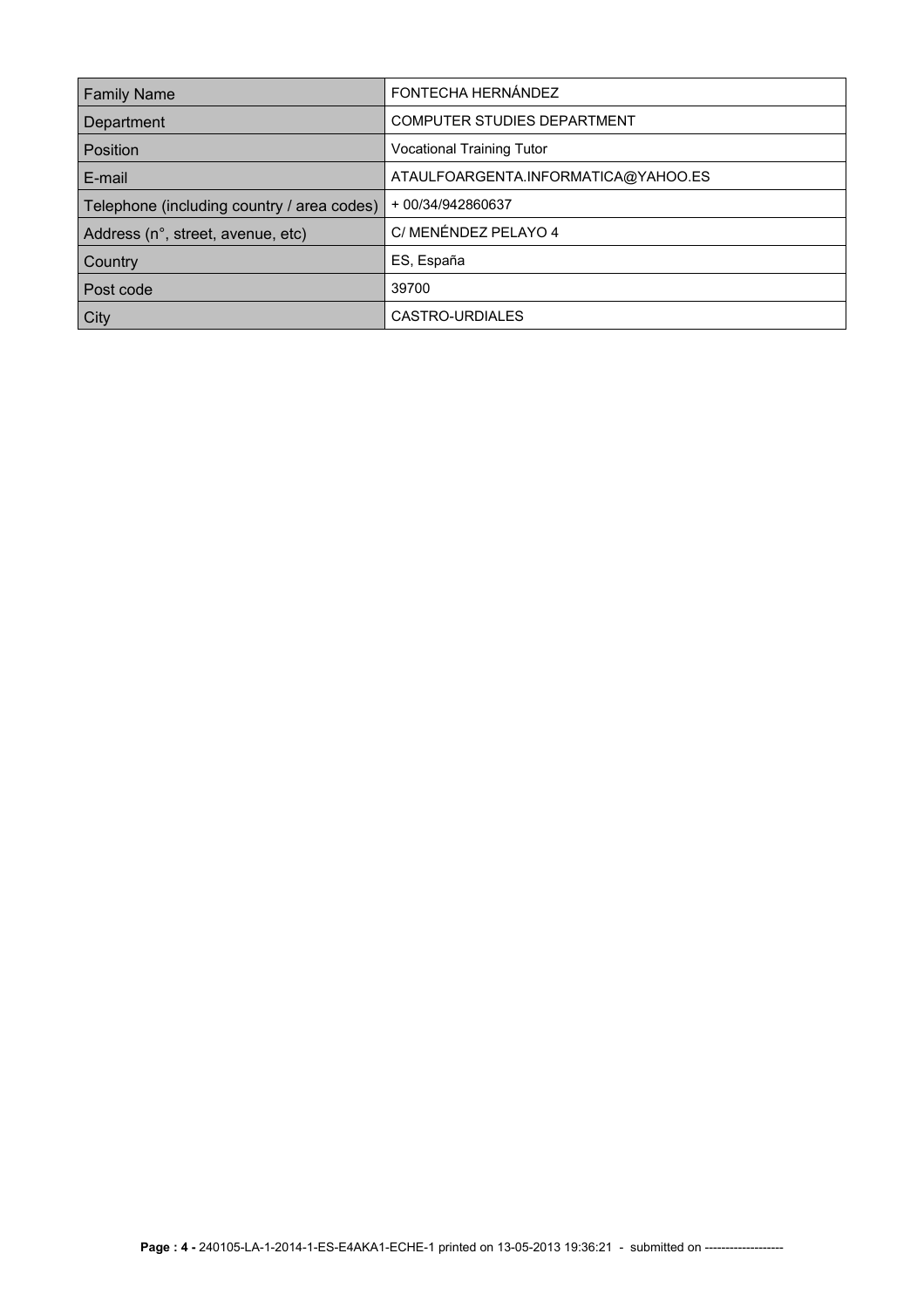## **B Statistics**

**The purpose of these statistics is to put into context the actions and strategies the institution is asked to present in the following sections. For the academic year 2012-2013:**

## **Total number of students enrolled in all degree programmes offered by your institution (data from official HEI register)**

| Short cycle:                                  | 39.0 |
|-----------------------------------------------|------|
| 1st Cycle:                                    | 0.0  |
| 2nd Cycle:                                    | 0.0  |
| 3rd Cycle:                                    | 0.0  |
| <b>Number of staff (Equivalent full-time)</b> |      |
| Teaching:                                     | 9.0  |
| Administrative:                               | 2.0  |
| Number of degree courses on offer             |      |
| Short cycle:                                  | 1.0  |
| 1st Cycle:                                    | 0.0  |
| 2nd Cycle:                                    | 0.0  |
| 3rd Cycle:                                    | 0.0  |

#### STUDENTS (academic year 2011-2012)

## **1. Credit Mobility for Students (all types of mobility programmes for periods between 2 and 12 months)**

| Number of outgoing study mobility students (Erasmus and/or others): to participating countries                       | 0.0 |
|----------------------------------------------------------------------------------------------------------------------|-----|
| Number of outgoing study mobility students (Erasmus and/or others): to non-participating<br>countries                |     |
| Number of traineeship (work placement) mobility students (Erasmus and/or others): to<br>participating countries      | 0.0 |
| Number of traineeship (work placement) mobility students (Erasmus and/or others): to non-<br>participating countries | 0.0 |
| Number of study mobility students (Erasmus and/or others): from participating countries                              | 0.0 |
| Number of study mobility students (Erasmus and/or others): from non-participating countries                          | 0.0 |

## **2. International Degree Students (students enrolled for a full degree programme with foreign nationality or having completed a foreign previous degree)**

Number of foreign students, if applicable: from Participating countries

Number of foreign students, if applicable: non-partcipating countries

## **3. If applicable, number of local (having the nationality of the country) and international students (of foreign nationality / with foreign previous degree) involved in double/multiple/joint degrees:**

Number of Local students, involved in Double/multiple/joint degrees 0.0

Page : 5 - 240105-LA-1-2014-1-ES-E4AKA1-ECHE-1 printed on 13-05-2013 19:36:21 - submitted on -----

| 0.0 |  |
|-----|--|
|     |  |
| 0.0 |  |

| 1.0 |  |
|-----|--|
| 0.0 |  |
| 0.0 |  |
| 0.0 |  |
|     |  |

| 0.0 |  |  |  |
|-----|--|--|--|
| 0.0 |  |  |  |
|     |  |  |  |

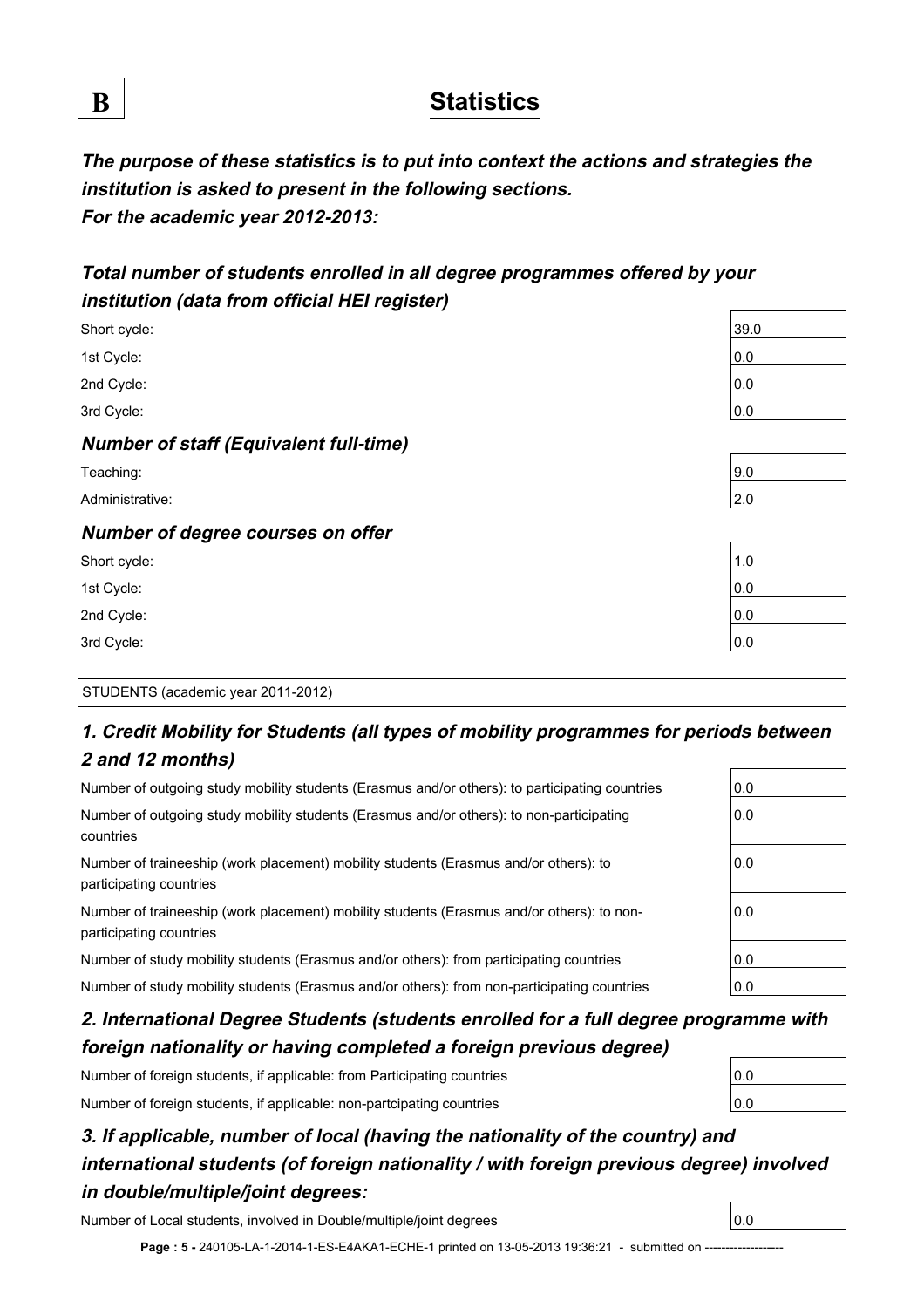ACADEMIC STAFF (academic year 2011-2012)

## **All types of Erasmus staff mobility (for periods between 2 days and 2 months) for teaching and training purposes**

Number of outgoing academic staff to participating countries Number of incoming academic staff from participating countries

COOPERATION (academic year 2012-2013)

## **HEI AGREEMENTS IN EDUCATION AND RESEARCH valid in 2012/2013: European and International HEI Agreements / Consortia / Networks**

| Number of Erasmus interinstitutional agreements:                                                                               |     |  |
|--------------------------------------------------------------------------------------------------------------------------------|-----|--|
| Number of other cooperation agreements (e.g. Memorandum of Understanding) with HEIs from<br>0.0<br>participating countries     |     |  |
| Number of other cooperation agreements (e.g. Memorandum of Understanding) with HEIs from<br>0.0<br>non-participating countries |     |  |
| Total number of consortium agreements for double/multiple/joint degrees:                                                       | 0.0 |  |
| Of these, percentage of the consortium involving non-participating countries                                                   | 0.0 |  |

## **European and International Education and Training Projects with contracts running in 2012-2013 (e.g.: Lifelong Learning Programme, Erasmus Mundus or Tempus)**

| Number of projects as coordinator: | 10.0 |  |
|------------------------------------|------|--|
| Number of projects as partner:     | 10.0 |  |
|                                    |      |  |

## **Equivalent full-time administrative staff engaged in the HEI's European and International Offices working for the Programme (2012-2013)**

Number of staff at the central level:

Number of staff at the Faculty/School/Department Level:

| 0.0 |  |
|-----|--|
|     |  |
| 0.0 |  |

| 0.0 |  |
|-----|--|
| 0.0 |  |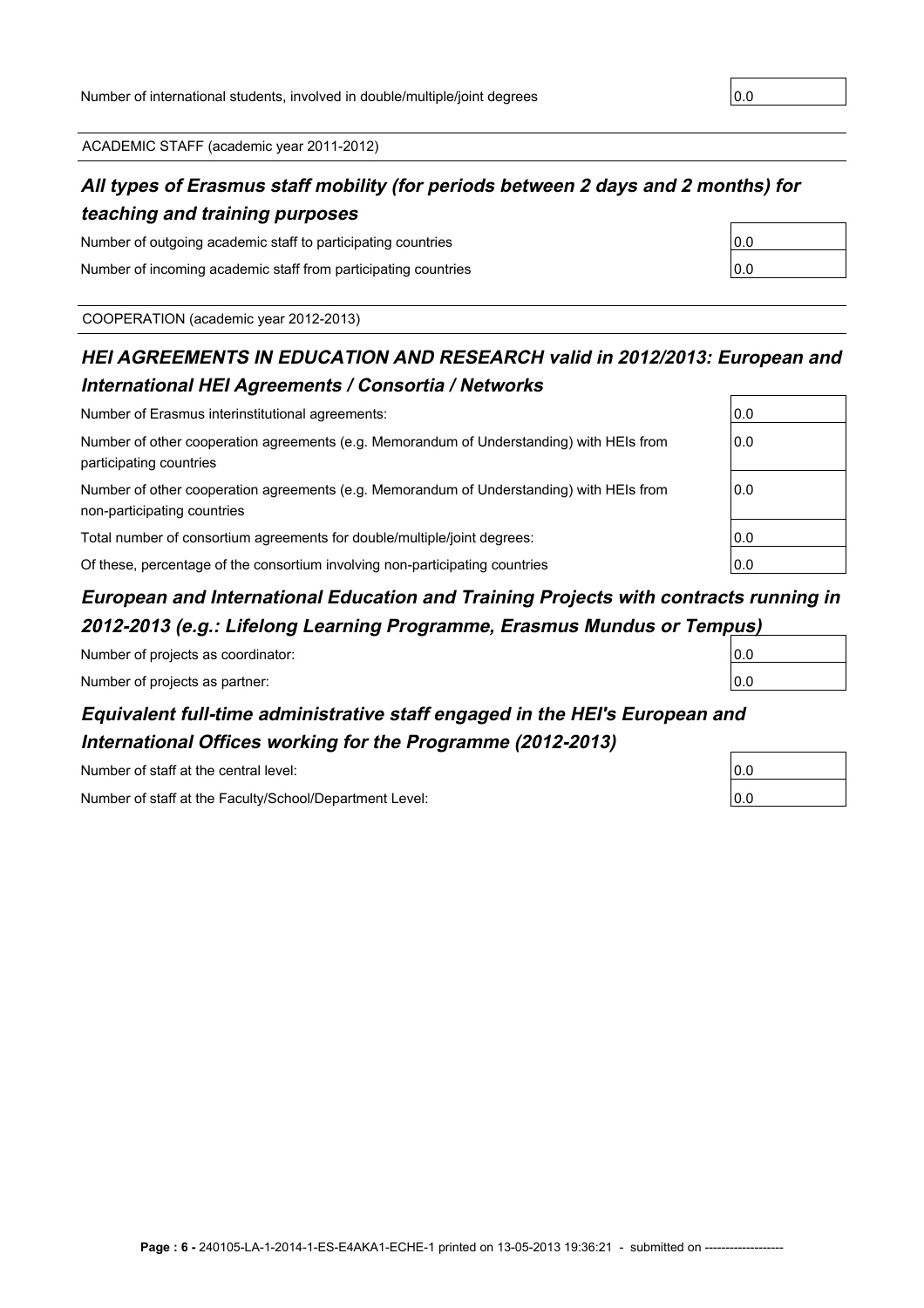

#### **C1. General Organisation**

 Please describe the structure at your institution for the implementation and organisation of European and international mobility (division of tasks, operational and communication methods). (max. 1000 characters)

Please provide the direct web link with the contact details of the international office (or equivalent) in your institution dealing with the implementation and organisation of European and international mobility:

This HEI is a public institution which belongs to Cantabria's Government. It participates in the project "Educantabria Mobility Training in Europe" which is coordinated by Cantabria's Government and promotes that Advanced Vocational Training students develop the Working Training module in workplaces placed in Europe through the Erasmus programme.

The second course tutor of Advanced Vocational Training is the only person who manages with all the topics related to Erasmus programme so the operational and communication methods resume to report to the HEI's legal respresentative and students involved in the programme and to accomplish the rules and procedures stated by Cantabria's Government.

There is no specific international office in this HEI, but Cantabria's Government has a site where the Erasmus programme for Advanced Vocational Training students is explained:

http://www.educantabria.es/formacion\_profesional/formacion\_profesional/programas-europeos/programas

### **C2. Fundamental Principles**

#### **By applying for the Erasmus Charter for Higher Education my institution will:**

Respect in full the principles of non-discrimination set out in the Programme and ensure equal access and  $\overline{\vee}$ opportunities to mobile participants from all backgrounds.

Ensure full recognition for satisfactorily completed activities of study mobility and, where possible,  $\overline{\vee}$ traineeships in terms of credits awarded (ECTS or compatible system.). Ensure the inclusion of satisfactorily completed study and/or traineeship mobility activities in the final record of student achievements (Diploma Supplement or equivalent).

 Please explain the academic credit system and the methodology used to allocate credits to the different course units followed by your students abroad. (max. 1000 characters) In addition, please provide the direct web link where the methodology is explained:

The only Advanced Vocational Training that this HEI impart is Web Application Development which is ruled by these two regulations:

http://www.boe.es/boe/dias/2010/06/12/pdfs/BOE-A-2010-9269.pdf

http://www.educantabria.es/docs/info\_institucional/etapas\_educativas/fp/julio2011/DesarrolloWeb.pdf?phpMyAdmin=DxoC AdBlc%2CANuNIkvc-WZcMiFvc

The academic system and metodology to take into account for students who develop the Working Training module abroad whithin the Erasmus programme, consist on the validation of the module as if it had been developed in a Spanish company or institution.

Once again, this can be checked in this site: http://www.educantabria.es/formacion\_profesional/formacion\_profesional/programas-europeos/programas

Charge no fees, in the case of credit mobility, to incoming mobile students for tuition, registration, examinations or access to laboratory and library facilities.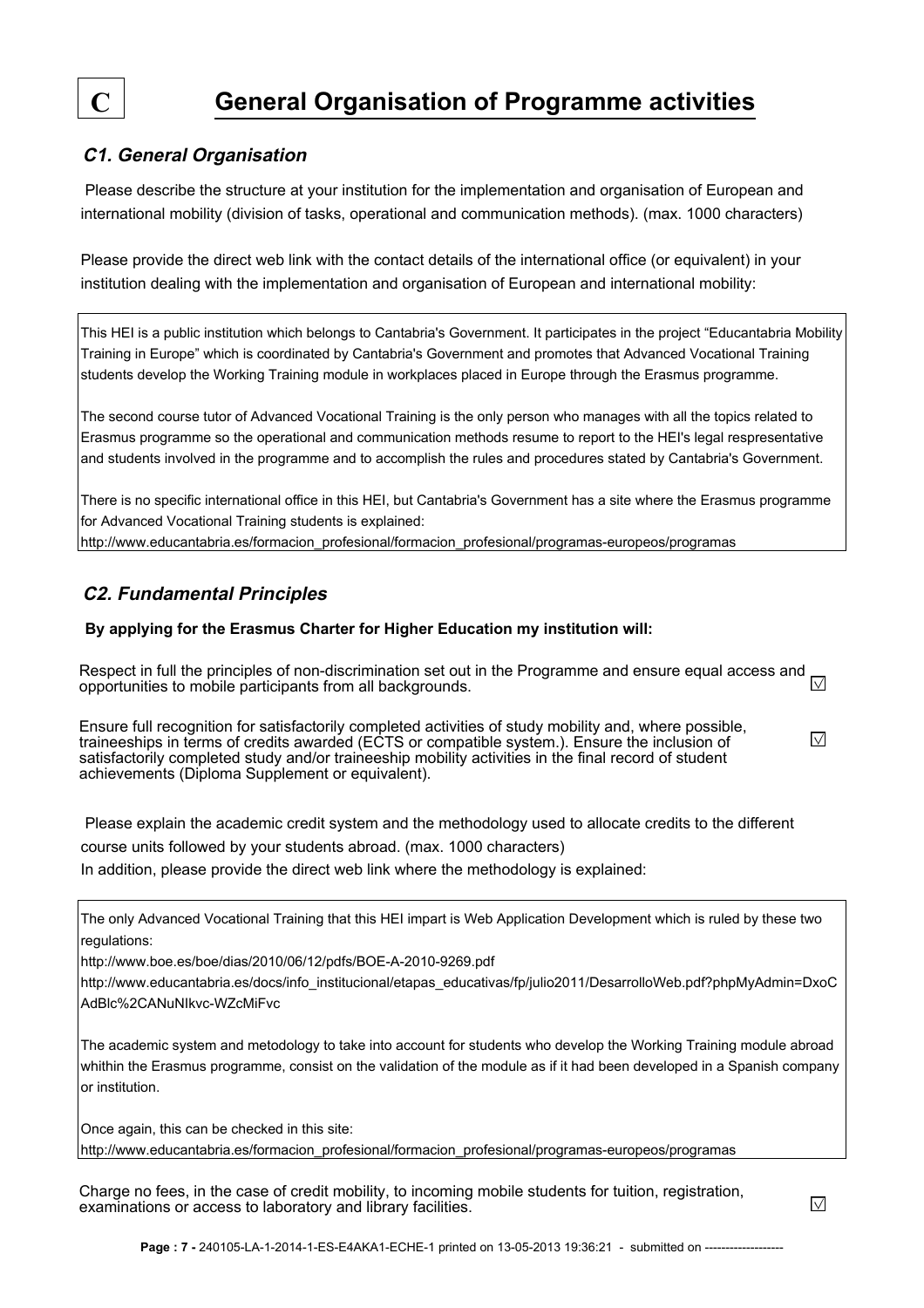#### **C3. When Participating in Mobility Activities - Before mobility**

Publish and regularly update the course catalogue on the website of the Institution well in advance of the  $\triangledown$ mobility periods, so as to be transparent to all parties and allow mobile students to make well-informed choices about the courses they will follow.

Provide guidance to incoming mobile participants in finding accommodation.

 Please explain if all courses taught at your institution are described in the Course Catalogue and in which languages. (max. 500 characters)

In addition, please provide the direct web link to your Course Catalogue:

At this moment our web is under construction, and we are considerating to show our Course Catalogue in Spanish and English language.

Carry out mobility only within the framework of prior agreements between institutions. These agreements  $\sqrt{}$ establish the respective roles and responsibilities of the different parties, as well as their commitment to shared quality criteria in the selection, preparation, reception and integration of mobile participants.

 Please describe the institutional procedure for the approval and monitoring of inter-institutional agreements for study and teaching mobility and/or learning agreements in case of traineeships (work placements). (max. 1000 characters)

The procedure related to Working Training module is:

1. The second course students of the Advanced Vocational Training who are interested in Erasmus programme apply for it (and for the scholarship).

2. Cantabria's Government decides who are the selected students according to a public criteria.

3. In case an student is selected, the Cantabria's Government manages the Working Training module of this student, usually with spanish teachers placed abroad and native companies and organizations.

At this moment we haven't subscribe any agreement of study or teaching mobility, but we are looking forward to doing it. The procedures will be negotiated with the other institutions and established in the subscribed agreements.

Ensure that outgoing mobile participants are well prepared for the mobility, including having attained the  $\overline{\vee}$ necessary level of linguistic proficiency.

 Please describe your institution's language policy for preparing participants for mobility, e.g.: course providers within or outside the HEI. (max. 750 characters)

If possible, please provide the direct web link for your language policy:

To develop the Working Training module abroad, all the applicants must accredit a B1 level in the language of the country they apply for. If they can't they must attend to a course of the language. This course is managed by Cantabria's Government.

At this moment we haven't subscribe any agreement of study or teaching mobility, but we are looking forward to doing it. The language policy will be negotiated with the other institutions and established in the subscribed agreements.

Ensure that student and staff mobility for education or training purposes is based on a learning agreement  $\Box$ for students and a mobility agreement for staff validated in advance between the home and host institutions or enterprises and the mobile participants.

 $\overline{\vee}$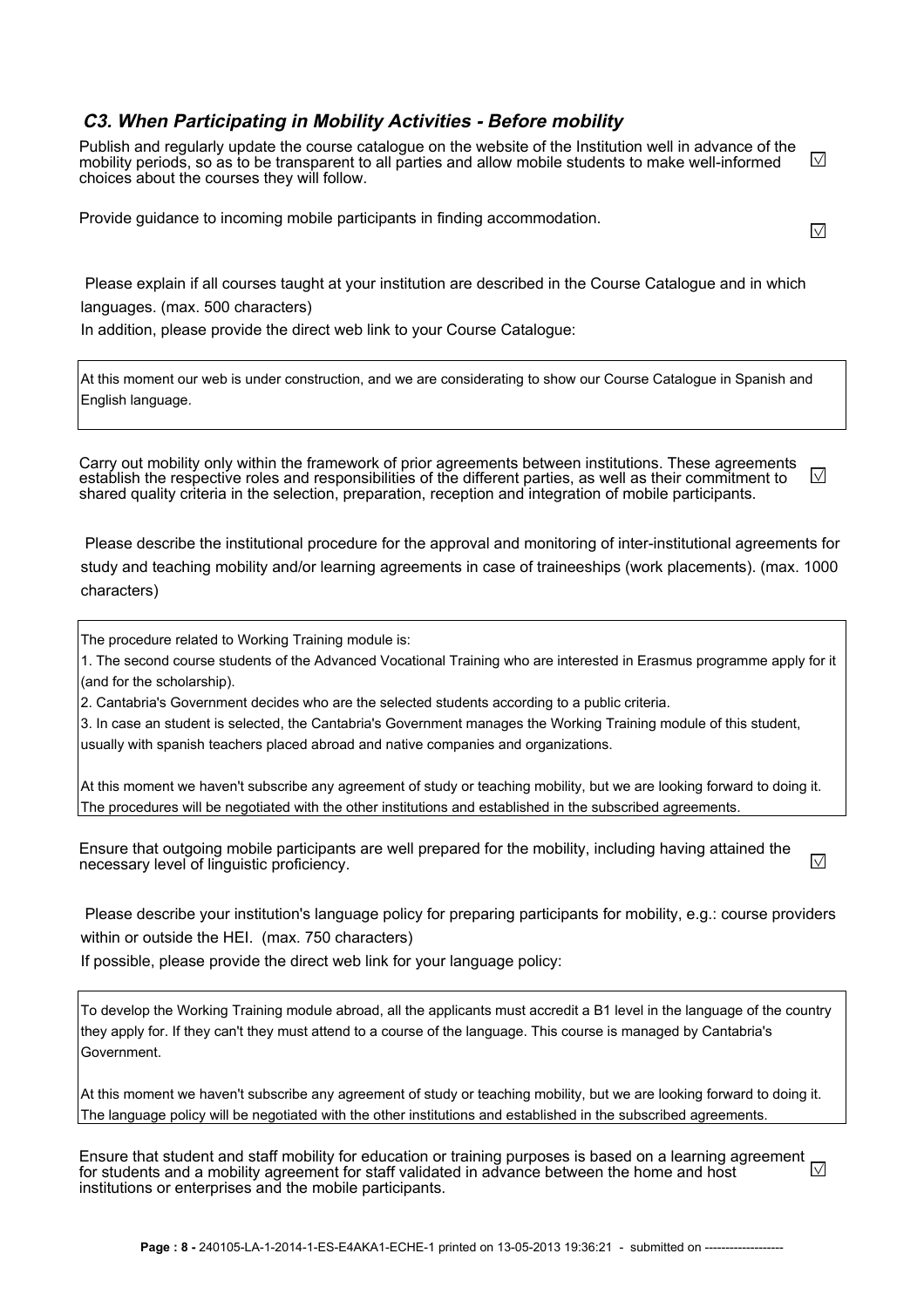| Provide assistance related to obtaining visas, when required, for incoming and outgoing mobile<br>participants.     | $\vee$ |
|---------------------------------------------------------------------------------------------------------------------|--------|
| Provide assistance related to obtaining insurance, when required, for incoming and outgoing mobile<br>participants. | IV     |
| <b>C4. When Participating in Mobility Activities - During Mobility</b>                                              |        |
| Ensure equal academic treatment and services for home students and staff and incoming mobile<br>participants.       | IV.    |
| Integrate incoming mobile participants into the Institution's everyday life.                                        | $\vee$ |
| Have in place appropriate mentoring and support arrangements for mobile participants.                               | IV     |

 Please describe mentoring and support arrangements for incoming mobile participants and outgoing students for study and traineeships. (max. 750 characters)

At this moment in time, the HEI doesn't deal arrangements with foreing HEI's but we wish to do it in the future.

We will adapt the formative program of the modules depending on the knowledge of the incoming student, without losing the minimal aims to obtaining inside his formation. Of course, this will be placed in the framework agreement between institutions.

There will be a teacher tutor, as well as, a group of students in the HEI, who will guide the incoming student at all time, so much in his academic as social integration. Moreover a Spanish course will be provided to all incoming students who desire it.

Provide appropriate linguistic support to incoming mobile participants.

 Please describe your institution's language support for incoming students and staff with a minimum of 2-month mobility period. (max. 500 characters)

If possible, please provide the direct web link for your language policy:

At this moment we haven't subscribe any agreement for incoming students or staff, but we are looking forward to doing it. The language support for the incoming people will be negotiated with the other institution and established in the subscribed agreements.

#### **C5. When Participating in Mobility Activities - After Mobility**

Accept all activities indicated in the learning agreement as counting towards the degree, provided these have been satisfactorily completed by the mobile students.  $\sqrt{}$ 

Provide incoming mobile participants and their home institutions with transcripts containing a full, accurate  $\Box$ and timely record of their achievements at the end of their mobility period.

 Regarding the above two Charter principles, please describe the mechanisms your institution has in place to recognise mobility achievements for study and traineeships in enterprises. (max. 750 characters) In addition, please provide the direct web link for this recognition procedure:

 $\sqrt{}$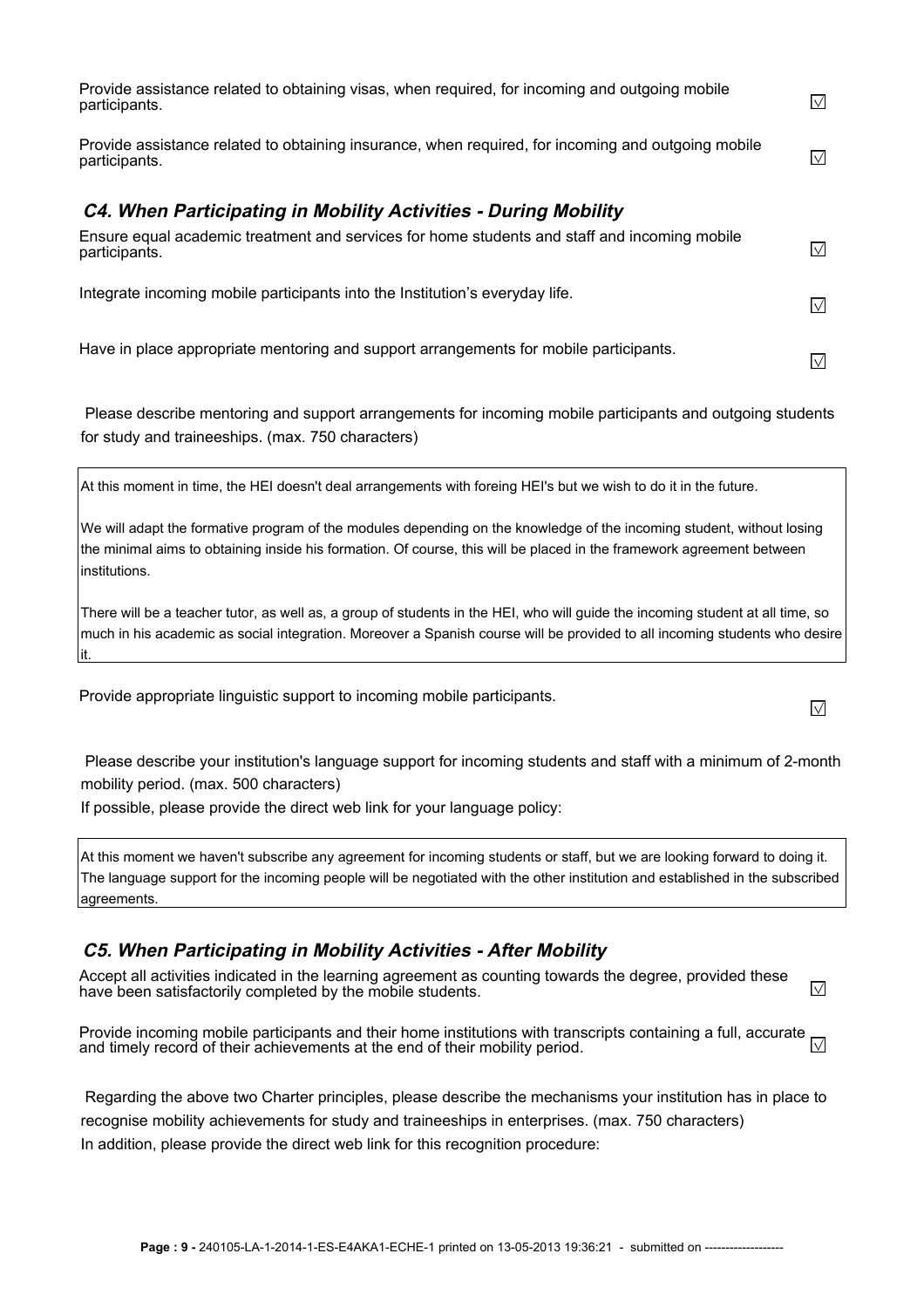Students who participate in an Erasmus programme send to the HEI the developed tasks in their workplaces every 15 days. Any problem will be reported too. When the Working Training module has finished, the company or institution where the students have been placed must fill a document with the achievements of every student.

At this moment we haven't subscribe any agreement of study mobility, but we are looking forward to doing it. The mechanisms to recognise mobility achievements will be negotiated with the other institution and established in the subscribed agreements.

Support the reintegration of mobile participants and give them the opportunity, upon return, to build on their experiences for the benefit of the Institution and their peers.

Ensure that staff are given recognition for their teaching and training activities undertaken during the  $\sqrt{}$ mobility period, based on a mobility agreement.

 $\sqrt{}$ 

 $\sqrt{}$ 

 $\overline{\vee}$ 

 Please describe your institution's measures to support, to promote and to recognise staff mobility. (max. 750 characters)

At this moment we haven't subscribe any agreement of teaching mobility, but we are looking forward to doing it. The measures to support, to promote and to recognise staff mobility will be negotiated with the other institution and established in the subscribed agreements.

#### **C6. When Participating in European and International Cooperation Projects**

| Ensure that cooperation leads to sustainable and balanced outcomes for all partners. | $\sqrt{}$ |
|--------------------------------------------------------------------------------------|-----------|
|--------------------------------------------------------------------------------------|-----------|

Provide relevant support to staff and students participating in these activities.

 Please describe your institutional measures to support, promote and recognise the participation of your own institution's staff and students in European and international cooperation projects under the Programme. (max. 750 characters)

The measures to support, promote and recognise the participation of the HEI's staff and students in European and international cooperation projects will suit to the features, nature and timing of the projects.

Exploit the results of the projects in a way that will maximise their impact on individuals and participating  $\sqrt{}$ institutions and encourage peer learning with the wider academic community.

#### **C7. For the Purposes of Visibility**

| Display the Charter and the related Erasmus Policy Statement prominently on the Institution's website. | $\sim$ |
|--------------------------------------------------------------------------------------------------------|--------|
|--------------------------------------------------------------------------------------------------------|--------|

Promote consistently activities supported by the Programme, along with their results.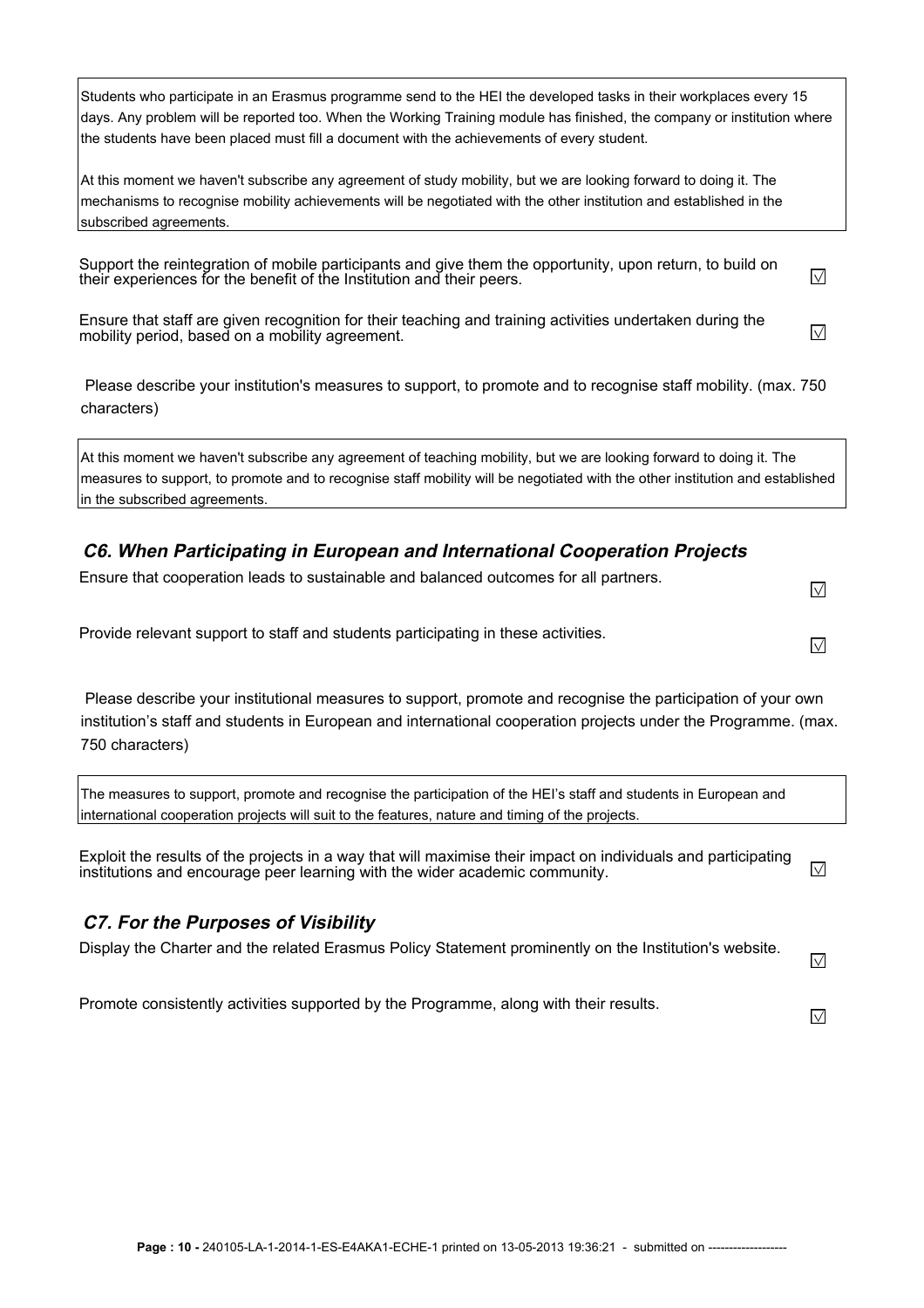### **D. Erasmus Policy Statement (Overall Strategy)**

The Institution agrees to publish this overall strategy (all three parts) on its website within one month after  $\sqrt{}$ the signature of the Erasmus Charter for Higher Education by the European Commission.

Please describe your institution's international (EU and non-EU) strategy. In your description please explain a) how you choose your partners, b) in which geographical area(s) and c) the most important objectives and target groups of your mobility activities (with regard to staff and students in first, second and third cycles, including study and training, and short cycles). If applicable, also explain how your institution participates in the development of double/multiple/joint degrees. (max. 5000 characters)

Original language [EN]

We will choose our partners according to these points: Similar purposes, education in English or Spanish and HIEs with Vocational Training education. We will choose our partners in geographical areas where English or Spanish languages are spoken. Our most important objectives are for our staff and students to have a positive experience in their academic and personal training, as well as an important improvement in their foreign language skills, moreover the participation of our students of our short cycle Web Application Development in Working Training module.

If applicable, please describe your institution's strategy for the organisation and implementation of international (EU and non-EU) cooperation projects in teaching and training in relation to projects implemented under the Programme. (max. 2000 characters)

Original language [EN]

We haven't defined any strategy in this area because we haven't ever participated in any of these projects.

In the future we will discuss about it and we will decide which will be the strategy to follow .

Anyway, it seems reasonable to think that we will involve in projects related to the following areas:

1. Web application development products, techniques, languages, platforms or standards

2. Educational innovation techniques and methodologies

Please explain the expected impact of your participation in the Programme on the modernisation of your institution (for each of the 5 priorities of the Modernisation Agenda\*) in terms of the policy objectives you intend to achieve. (max. 3000 characters)

Original language [EN]

We are thinking about increasing our involving in these programmes to get the following achivements in the modernisation of this HEI:

1. Contact with other HEI's abroad.

2. Improve the teaching quality by participating in European and international cooperation projects.

3. Increase the amount of involved teachers and students in mobility.

4. Join the teachers as well as the students in I+D and knowledge groups.

5. Audit and analyze the achievements, reinforce strengths and improve items to be emphasized

\* COM (2011) 567 (http://eur-lex.europa.eu/LexUriServ/LexUriServ.do?uri=COM:2011:0567:FIN:EN:PDF)